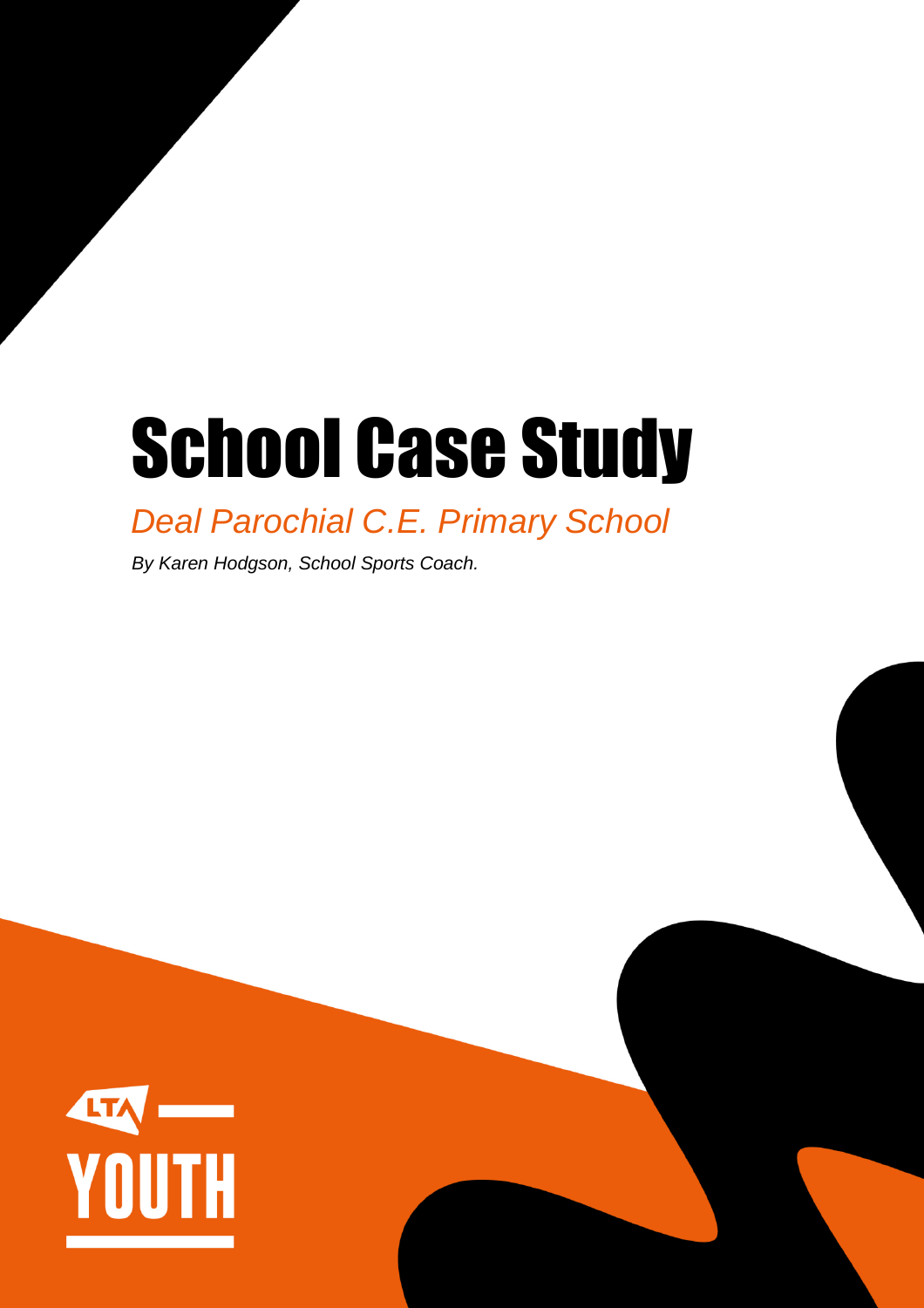### ABOUT THE SCHOOL

#### WHAT DOES TENNIS LOOK LIKE AT YOUR SCHOOL?

*Since 2016, Deal Parochial Primary School has grown an extensive, inclusive year-round tennis programme, in collaboration with the local Deal Indoor Tennis Centre (DITC). During non-COVID times, this programme routinely provided:*

- *Weekly curriculum tennis PE lessons for Years 1 - 6 (rotating termly).*
- *Extra-curricular tennis clubs (both before- and after-school sessions).*
- *'Additional Needs' and 'Gifted and Talented' tennis sessions during school-time.*
- *Supervised tennis at lunchtimes.*
- *Numerous competitive opportunities, both in and out of school.*
- *Inspirational tennis trips (Wimbledon, Eastbourne and the O2).*
- *Annual School Tennis Awards that embrace Outstanding Achievement, Improvement, Commitment, Sportsmanship and 'Top Effort'.*

*The growth of our tennis programme was aided by increasing our in-school tennis capacity by the marking of 3 minicourts on our playground in 2018 (following grants from the Tennis Foundation and local organisations).*





*These mini-courts, together with myself becoming an accredited Level 2 Tennis Coach in 2019, meant Deal Parochial Primary School could provide enhanced, free-ofcharge, in-school tennis provision during 2020's COVID restrictions, so enabling us to sustain our tennis programme.*

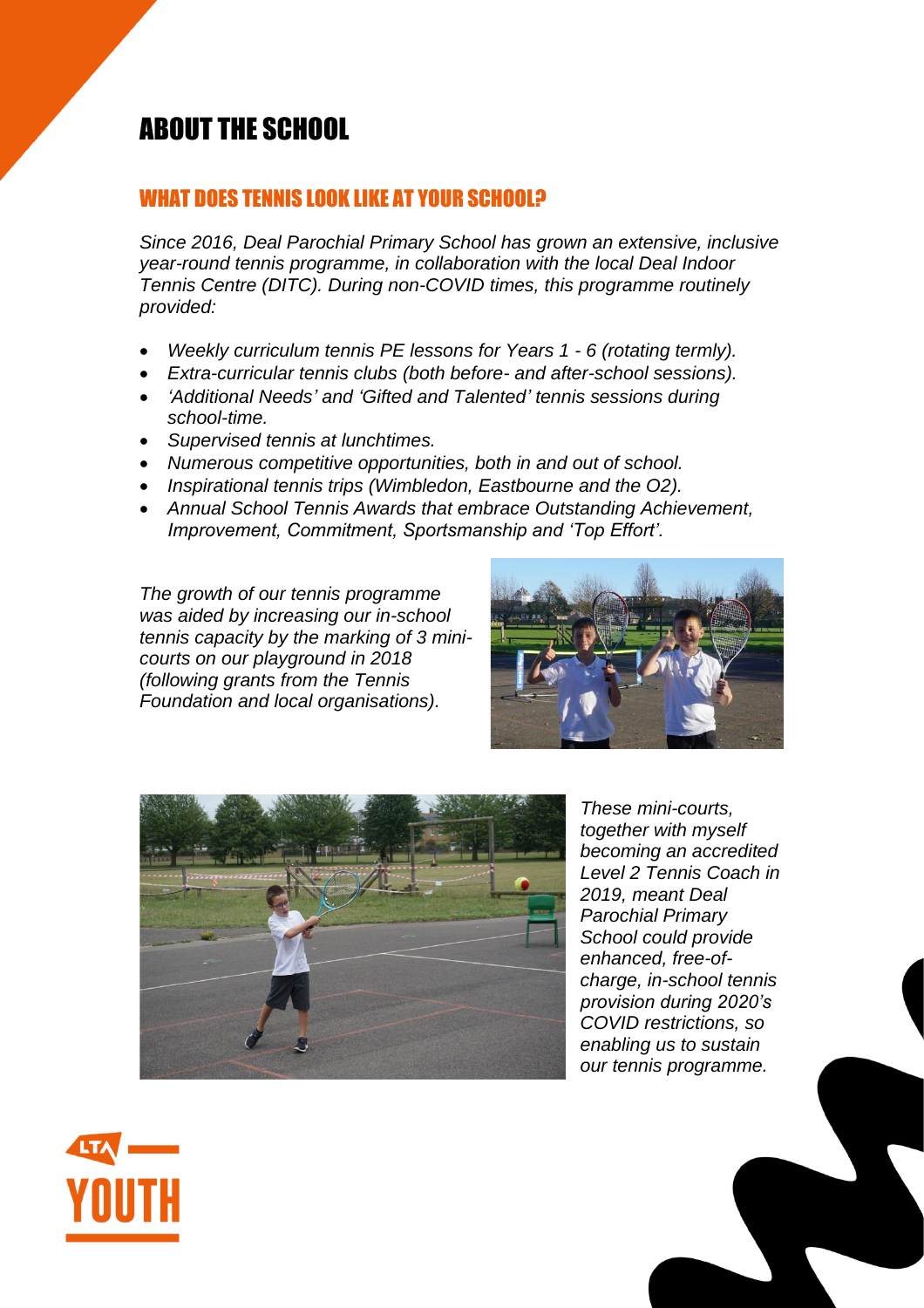#### VE AND CREATIVE WAYS HAVE YOU USED TO KEEP PUPILS ENGAGED IN TENNIS, ESPECIALLY DURING COVID-19?

*During the initial lockdown in April and May, six Deal Parochial Lockdown Tennis Videos were made especially for our pupils, between them covering all our age groups and tennis abilities; these videos were accessible to everyone through our school website. We also linked the LTA's Home Activities Hub to our school website.*

*Following partial-school return in early June, PE lessons were focused on tennis with each of our five KS1 & 2 bubbles receiving weekly sessions. As well as enabling a socially-distanced sporting activity, we felt that tennis promoted a sense of normality for our pupils, increasing their physical and mental well-being.*

*In July, we ran our inspirational Tennis Marathon, which raised £1000 for charity. Our Marathon, which took place on what should have been Ladies' Semi-Finals Day at Wimbledon, lasted 11 hours and 5 minutes (– the length of the longest tennis match in history, which was played at Wimbledon in 2010 between John Isner and Nicolas Mahut). It meant that our keen and experienced tennis players who were in school (and who had missed out on so many 2020 tennis events) had a chance to make some unique and fulfilling school tennis memories. Staff enjoyed participating in the Marathon too!*









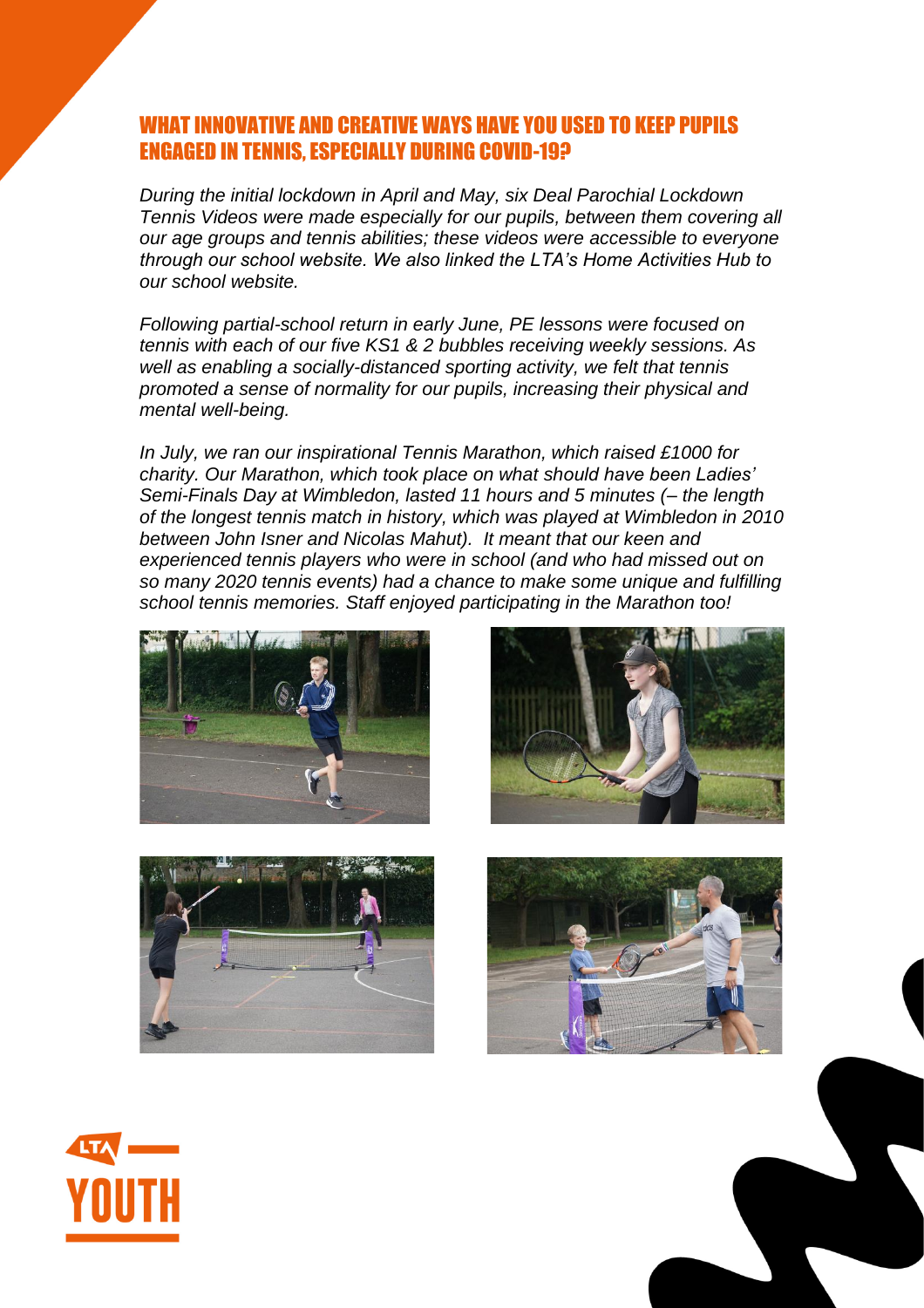*Following full-school return in September, we ran daily after-school tennis clubs to ensure year 2 – 6 bubble groups all had a weekly session. We also organised a virtual LTA Team Challenge for girls in years 4, 5 and 6, re-commenced our tennis sessions for additional needs and gifted and talented pupils, and ran before-school Fitness ABCs sessions for Year 1 and Year 2 bubbles.*



*We introduced 'Tennis-Related Science' in Autumn 2020. Children have enjoyed engaging, fun science sessions on tennis-related topics such as backspin, inertia, and momentum. These sessions were initially devised as bad weather cover for curriculum tennis lessons. Tennis has also been incorporated into after-school science club. By combining tennis and science, we are providing relevance to the science topic, as well as providing knowledge to our tennis players to enhance their on-court problem-solving.*



*To see a video of our Tennis-Related Science in action, please go to: <https://youtu.be/mSN7p-SXwdg>*



*Additionally, our new ActivAlls have proven extremely popular since our full return to school. These enticing reaction walls (which were partly funded by our school's PTFA) improve children's co-ordination, concentration and fitness, so benefiting our tennis programme.* 



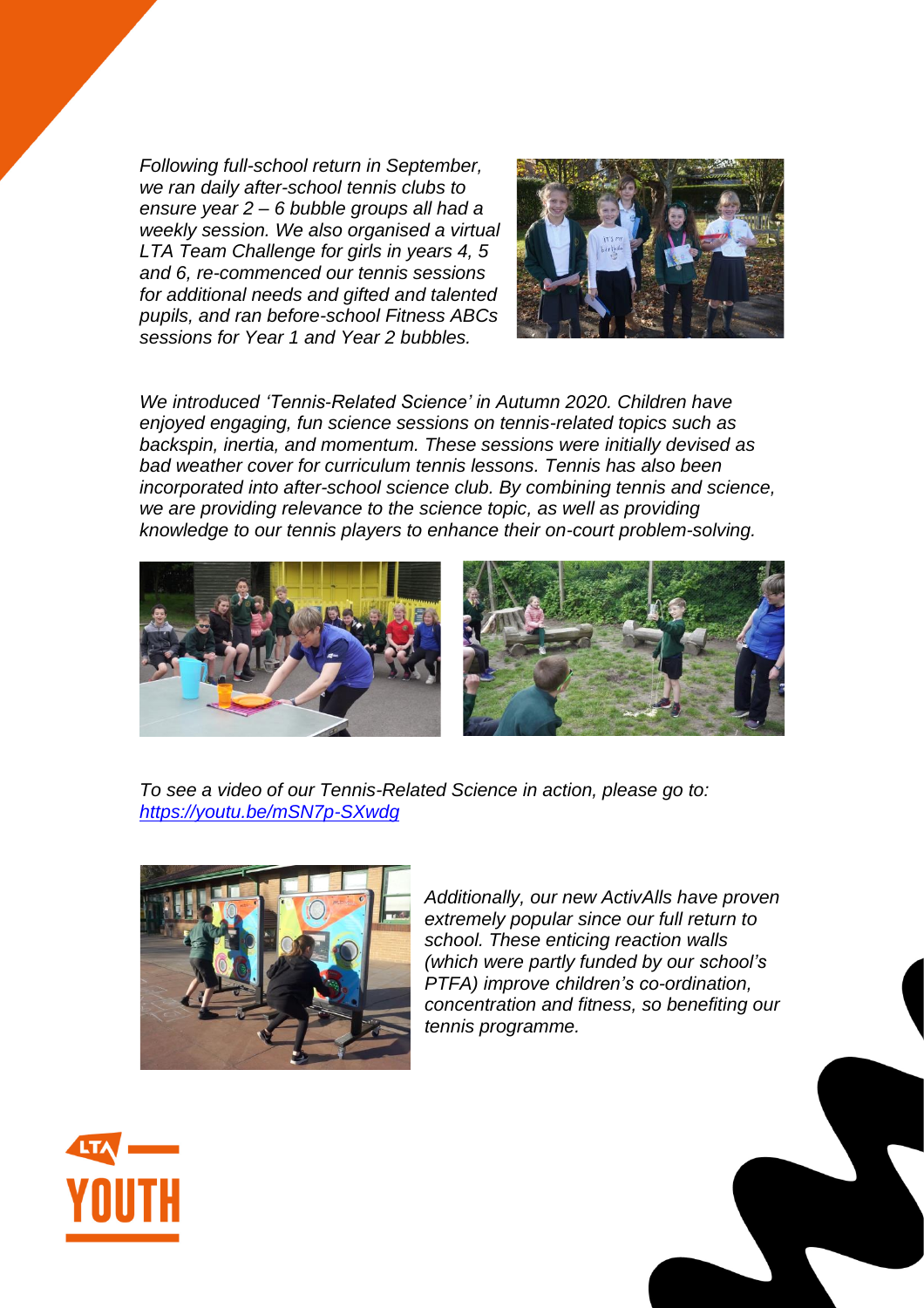#### WHAT HAS BEEN THE IMPACT OF TENNIS DELIVERY AT THE SCHOOL AND TO THE WIDER SCHOOL COMMUNITY?



*Tennis creates a buzz around Deal Parochial. The children always express great excitement and enthusiasm for playing tennis. We are immensely proud that our inclusive tennis programme enables any child to play tennis, no matter their age, ability or background.*

*During our memorable Tennis Marathon in July 2020, we utilised an on-line fundraising page, so allowing all families to be part of our Marathon effort. It was lovely to read the encouraging messages of support that we received on our fundraising page. These messages really demonstrated how important tennis is to our school community.*

*Children gain valuable life skills in their tennis journey at Deal Parochial Primary School. Younger children tend to develop perseverance and cooperation when beginning to learn tennis with their peers, whereas older players develop in their resilience, self-esteem, concentration skills, teamwork, sportsmanship, and leadership. Also, following full-school return in September 2020, extra-curricular tennis in year group bubbles provided the children with a vital opportunity to do some exercise whilst having fun with their friends outside of the classroom environment. Additionally, younger children learn essential FUNdamental sports skills through tennis, such as agility, balance, and co-ordination, which are the foundations blocks to most sports.*

*Looking beyond our own school community, Deal Parochial Primary School has undertaken several instances of tennis outreach, in order to encourage local primary schools to embrace tennis similarly to ourselves.*